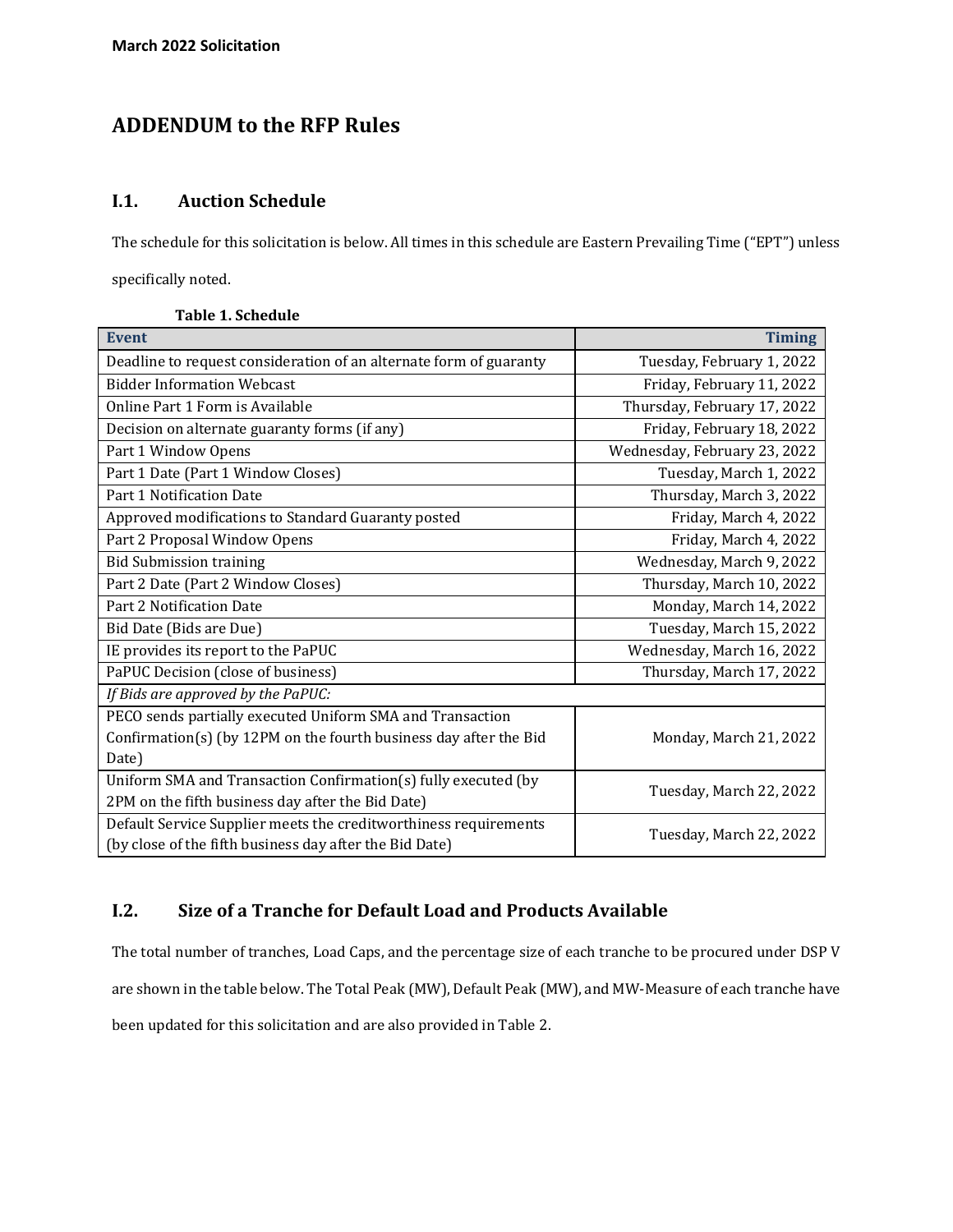| <b>DSPV</b>  |                                 |             | <b>Updated for March 2022 Solicitation</b> |                           |                             |                                                |
|--------------|---------------------------------|-------------|--------------------------------------------|---------------------------|-----------------------------|------------------------------------------------|
| <b>Class</b> | <b>Total</b><br><b>Tranches</b> | Load<br>Cap | % Size of<br>a Tranche                     | <b>Total Peak</b><br>(MW) | <b>Default Peak</b><br>(MW) | $MW-$<br><b>Measure of a</b><br><b>Tranche</b> |
| <b>RES</b>   | 62                              | 31          | 1.60%                                      | 4,087.20                  | 3,046.22                    | 48.64                                          |
| <b>SC</b>    | 24                              | 12          | 4.17%                                      | 1,046.35                  | 516.74                      | 21.53                                          |
| CCI          | 8                               | 4           | 12.50%                                     | 3,013.89                  | 235.41                      | 29.43                                          |

**Table 2. Number of Tranches and Size of a Tranche for Default Load.**

The products and number of tranches available in this solicitation are provided in Table 3. A product for purposes of this RFP is defined by three characteristics: a) the Class to which it contributes Default Supply; b) the length of the supply period; and c) the date at which the supply period begins. For example, the RES-12- Jun22 product represents Default Supply for the RES Class for the supply period from June 1, 2022 through May 31, 2023.

| <b>Product</b>  | <b>Tranches</b><br><b>Available</b> |
|-----------------|-------------------------------------|
| RES-12-Jun22    | 12                                  |
| RES-24-Jun22    | g                                   |
| $SC-12$ -Jun22  | 6                                   |
| $SC-24$ -Jun22  | 3                                   |
| $CCI-12$ -Jun22 | Я                                   |

**Table 3. Products and Number of Tranches Available.**

### **I.3. Load Caps for Products Available**

Each Class has "Load Caps", which are limits on the number of tranches of Default Supply that an RFP Bidder can bid and serve for that Class. The Load Caps ensure that there will be a diversified pool of Default Suppliers for each Class. The Load Caps for a Class are set so that the Default Service customers of that Class have no more than a 50% exposure to any one Default Supplier at any given time. The Load Caps in this solicitation are provided here: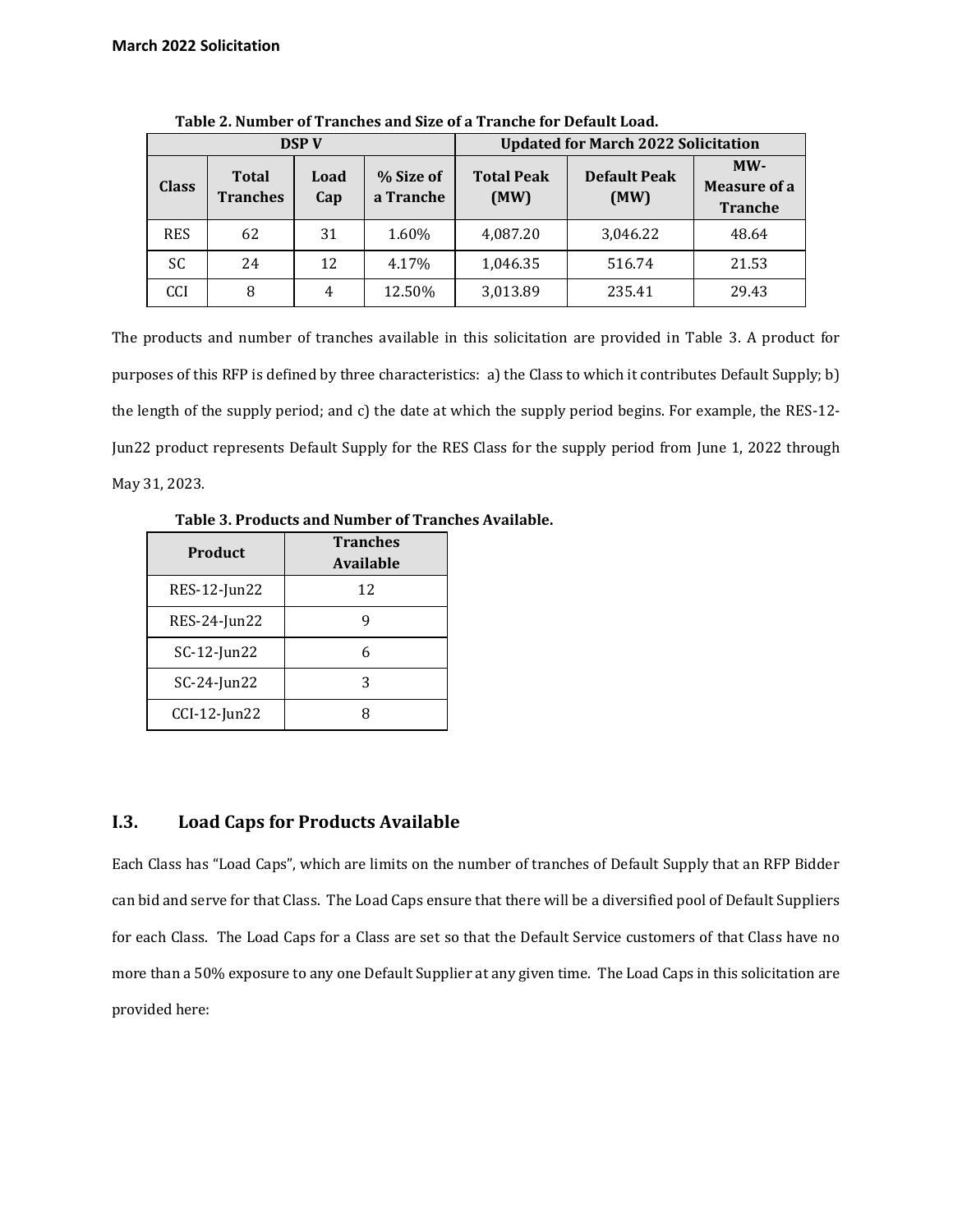| <b>Products</b> | Available<br><b>Tranches</b> | <b>Load Caps Apply to an RFP Bidder</b><br><b>When an RFP Bidder Has:</b>                                                            | <b>Load Caps for RES Class</b>                                              |  |
|-----------------|------------------------------|--------------------------------------------------------------------------------------------------------------------------------------|-----------------------------------------------------------------------------|--|
| $RES-12$ -Jun22 | 12                           | Won more than 19 RES-24-Dec20<br>tranches under DSP IV and RES-24-<br>Jun21, RES-12-Dec21, and RES-24-<br>Dec21 tranches under DSP V | 31 less RES-24-Dec20<br>tranches won under DSP IV<br>and less RES-24-Jun21. |  |
| RES-24-Jun22    | 9                            | Won more than 22 RES-24-Dec20<br>tranches under DSP IV and RES-24-<br>Jun21, RES-12-Dec21, and RES-24-<br>Dec21 tranches under DSP V | RES-12-Dec21, and RES-24-<br>Dec21 tranches won under<br>DSP V              |  |

| Table 4. Available Tranches and Load Caps (March 2022 Solicitation; RES Class). |
|---------------------------------------------------------------------------------|
|---------------------------------------------------------------------------------|

| Table 5. Available Tranches and Load Caps (March 2022 Solicitation; SC and CCI Classes). |  |  |
|------------------------------------------------------------------------------------------|--|--|

| <b>Products</b> | <b>Available</b><br><b>Tranches</b> | Load Caps Apply to an RFP Bidder<br>When an RFP Bidder Has:                                                                 | <b>Load Caps</b>                                                                                                                     |  |
|-----------------|-------------------------------------|-----------------------------------------------------------------------------------------------------------------------------|--------------------------------------------------------------------------------------------------------------------------------------|--|
| $SC-12$ -Jun22  | 6                                   | Won more than 6 tranches of SC-24-l<br>Dec20 under DSP IV and SC-24-<br>Jun21, SC-12-Dec21, and SC-24-<br>Dec21 under DSP V | 12 less SC-24-Dec20 tranches<br>won under DSP IV and less SC-24-<br>Jun21, SC-12-Dec21, and SC-24-<br>Dec21 tranches won under DSP V |  |
| $SC-24$ -Jun22  | 3                                   | Won more than 9 tranches of SC-24-<br>Dec20 under DSP IV and SC-24-<br>Jun21, SC-12-Dec21, and SC-24-<br>Dec21 under DSP V  |                                                                                                                                      |  |
| $CCI-12$ -Jun22 | 8                                   | Load Caps apply always                                                                                                      | 4                                                                                                                                    |  |

- The Load Cap for the RES Class will apply as follows. An RFP Bidder is limited to 31 tranches of the RES-24-Dec20, RES-24-Jun21, RES-12-Dec21, RES-24-Dec21, RES-12-Jun22, and Res-24- Jun22 products combined, including tranches of the RES-24-Dec20 product won under DSP IV, tranches of the RES-24-Jun21, RES-12-Dec21, and RES-24-Dec21 products won under DSP V, and tranches bid for the RES-12-Jun22 and RES-24-Jun22 products in this solicitation.
- The Load Cap for the SC Class will apply as follows. An RFP Bidder is limited to 12 tranches of the SC-24-Dec20, SC-24-Jun21, SC-12-Dec21, SC-24-Dec21, SC-12-Jun22, and SC-24-Jun22 products